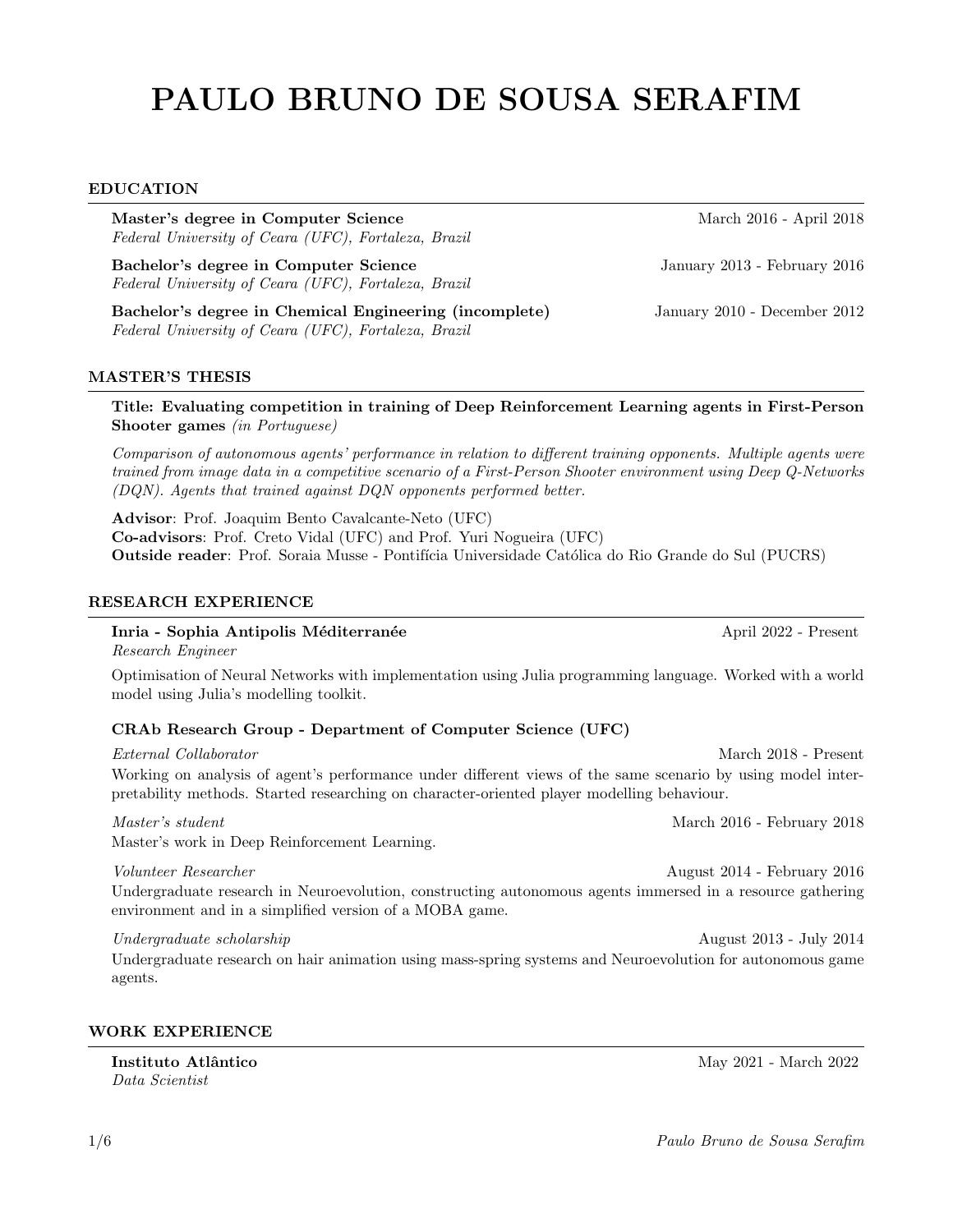Technical Leader in a team of three Data Scientists on an R&D project for Dell EMC. Worked with anomaly detection using unsupervised learning methods, classification using supervised learning, and development of dashboards to assist tactical and operational decision making.

#### Instituto Atlântico September 2020 - April 2021

Computer Vision Engineer

Developer on an R&D Computer Vision project for HP Inc using Deep Learning for human segmentation in photos. Worked on OCR methods applied to printed text documents and developed a synthetic document generator.

#### Instituto Atlântico February 2019 - August 2020

Computer Graphics Engineer

Developer on an R&D project for HP Labs in the field of 3D printing. Applied Computer Graphics techniques to build voxelised tree-like support structures.

Software Developer

Developed solutions for fingerprint minutiae extraction and matching focused on high-performance. Started a side research project using Convolutional Neural Networks for fingerprint ROI segmentation.

### TEACHING EXPERIENCE

Graduate Teaching Assistant of the Introduction to Computer Science course under the supervision of Prof. Yuri Nogueira, permanent professor at the Department of Computer Science (UFC).

Teaching Initiation Program September 2014 - December 2014 Scholarship (R\$ 1,600.00) funded by the Vice Provost for Undergraduate Studies (Prograd-UFC).

Undergraduate Teaching Assistant of the Elementary Calculus course under the supervision of Prof. Frederico Girão, permanent professor at the Department of Mathematics (UFC).

#### Short-duration courses

| An Introduction to Reinforcement Learning (18 hours)                                                                                     | February 2020 - April 2020 |
|------------------------------------------------------------------------------------------------------------------------------------------|----------------------------|
| Internal course at Instituto Atlântico organised by the Group of Cognitive Computing                                                     |                            |
| Introduction to 2D Game Development (4 hours)<br>Organised by the Program of Tutoring Education of the Computer Science Department (UFC) | August 2015                |
| Elementary Excel (3 hours)<br>Organised by the Program of Tutoring Education of the Economics Department (UFC)                           | June $2015$                |
|                                                                                                                                          |                            |

Introduction to C Programming Language (20 hours) June 2012 Organised by the Junior Enterprise of Chemical Engineering (UFC)

### SUPERVISORY EXPERIENCE

# Co-supervisor of a PhD candidate, providing support in the field of Deep Reinforcement Learning. Direct supervisor of two Master's students in their works and thesis.

Undergraduate students 2015 - 2022

Direct supervisor of three undergraduate students in their Bachelor's thesis.

GREat - ASTEF May 2018 - February 2019

Teaching Internship February 2017 - July 2017

Graduate students 2021 - Present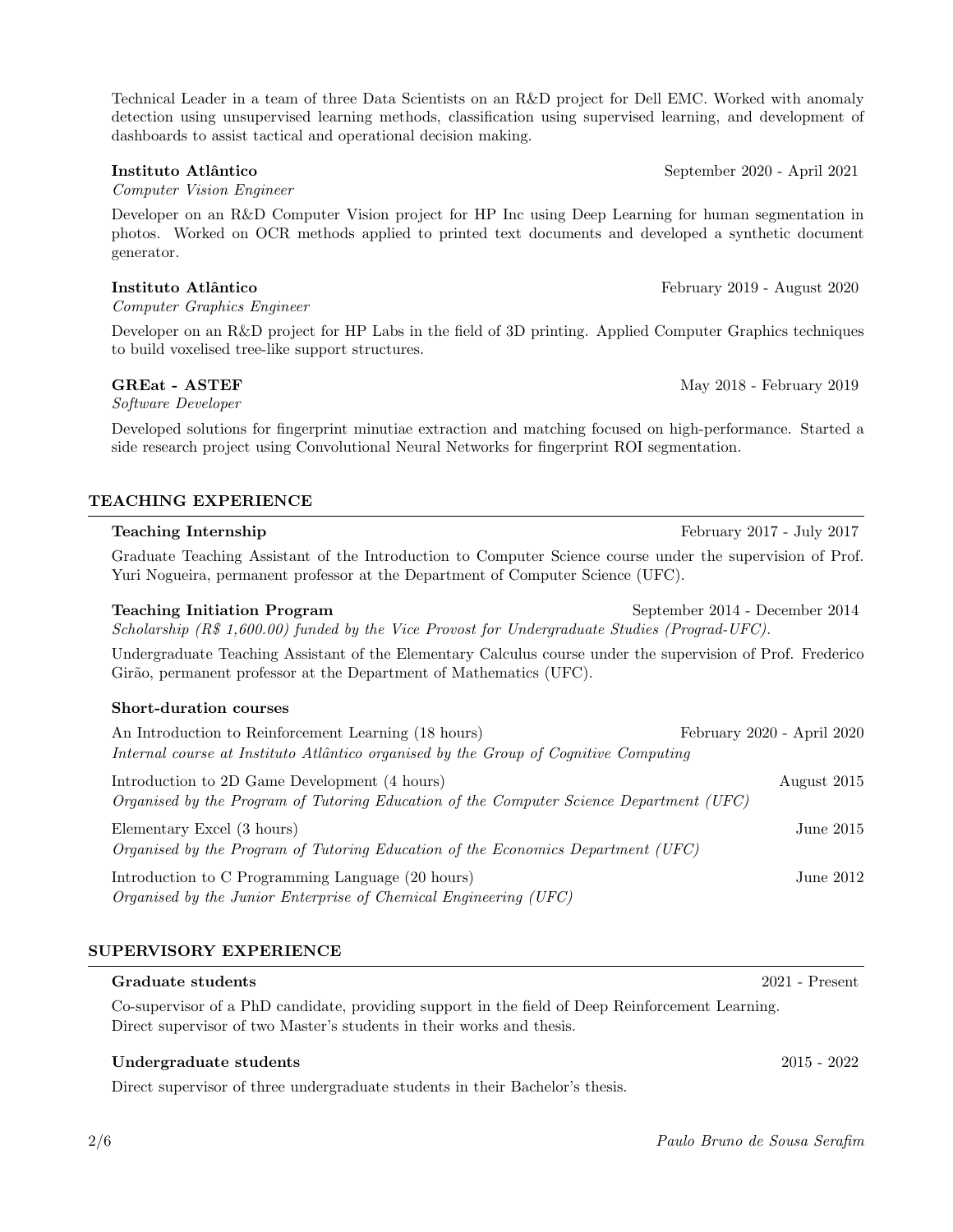Tutor of four undergraduate students during their one-year internships in the CRAb research group.

# Company employees 2018 - 2022 Co-leader of a study group, leading proof-of-concept research in Reinforcement Learning. Direct supervisor of three interns during their first months in the company. Started and led a research subgroup with five people in Deep Learning applied to fingerprint image problems.

#### BOARDS

| Federal University of Ceara (UFC)                                          | June 2019 |
|----------------------------------------------------------------------------|-----------|
| Outside reader of an undergraduate thesis in the field of Computer Vision. |           |

### AWARDS AND HONOURS

| Magna Cum Laude<br>Federal University of Ceara                                                                                                             | 2015                       |
|------------------------------------------------------------------------------------------------------------------------------------------------------------|----------------------------|
| An academic distinction awarded by the Federal University of Ceara for students that conclude the Bachelor's<br>degree with elevated academic performance. |                            |
| <b>Best Paper Nominations</b>                                                                                                                              |                            |
| XIX Brazilian Symposium on Computer Games and Digital Entertainment (SBGames)                                                                              | 2020                       |
| XVI Brazilian Symposium on Computer Games and Digital Entertainment (SBGames)                                                                              | 2017                       |
| <b>FELLOWSHIPS AND GRANTS</b>                                                                                                                              |                            |
| Master's Fellowship<br>R\$ 36,000.00                                                                                                                       | March 2016 - February 2018 |
| Funded by the Brazilian National Council for Scientific and Technological Development (CNPq).                                                              |                            |
| <b>Program Young Talents for Science</b><br>R\$ 4,800.00                                                                                                   | August 2013 - July 2014    |
| Funded by the Brazilian Coordination for the Improvement of Higher Education Personnel (CAPES).                                                            |                            |
| <b>PATENTS</b>                                                                                                                                             |                            |

### Generating supports 2019 WO2021107916A1

Generation of tree-like supporting structures for 3D printing. Developed when I was working at Instituto Atlântico in a partnership with HP Inc, under the supervision of HP Labs Senior Researcher Jun Zeng.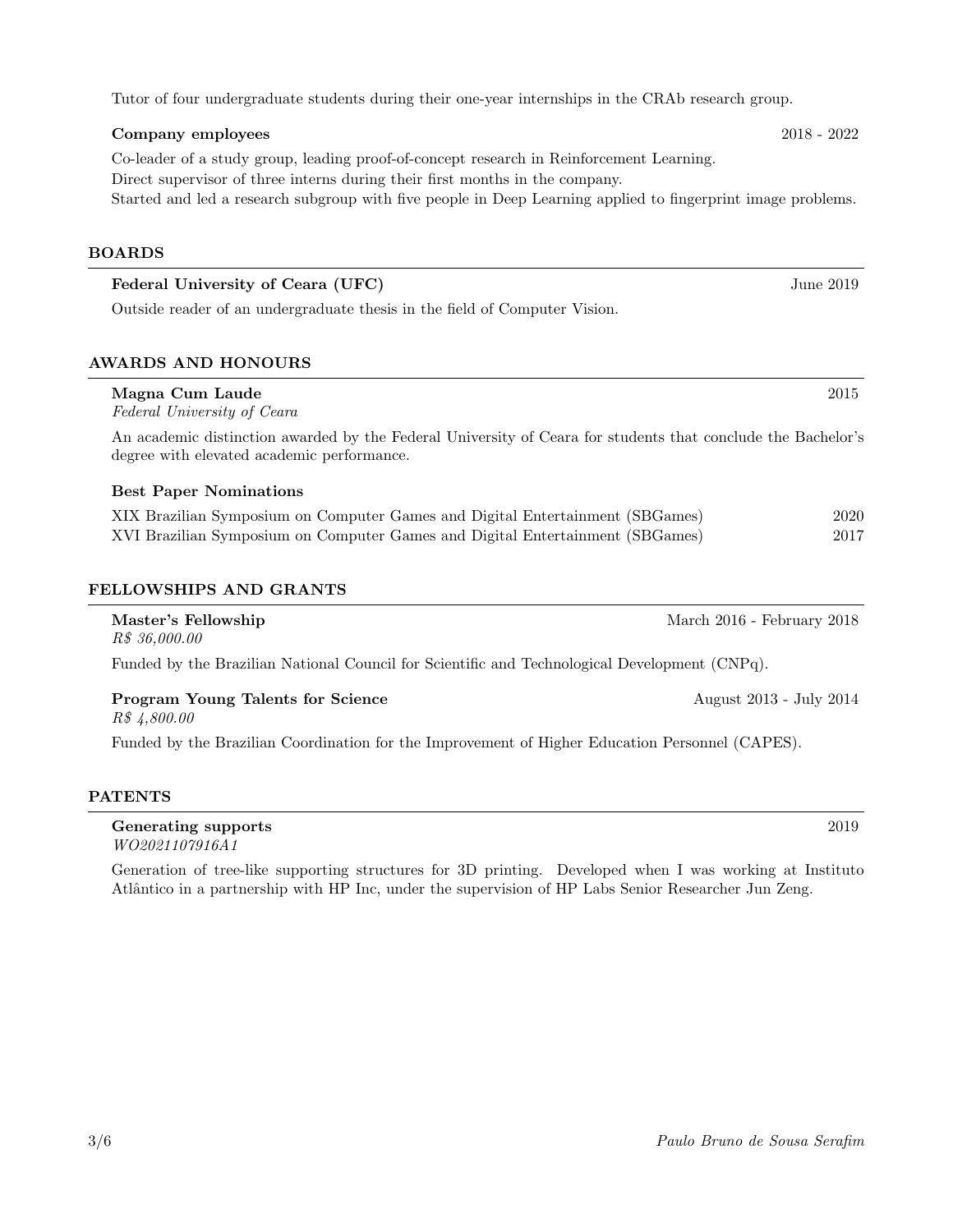#### STUDENT SOCIETIES

## Politeq Jr. (currently called Ciclo Jr.)

Junior Enterprise affiliated to the Departments of Chemical and Environmental Engineering at UFC

President June 2012 - January 2013

Director of Finance and Administration February 2012 - June 2012 Trainee August 2011 - February 2012

#### FEJECE

Federation of Junior Enterprises of Ceara Board member representing Politeq Jr. February 2012 - January 2013

#### ACADEMIC SERVICE

### Reviewer 2021 Invited reviewer for the 23rd Symposium on Virtual and Augmented Reality (SVR 2021).

#### O CT quer você! June 2012

An event idealised by the Centre of Technology (UFC) comprising all engineering courses to help secondary school students. I was a member of the Chemical Engineering organisation committee.

#### LECTURES

| <b>Technological Advances in 3D Printing</b><br>In Portuguese                                           | August 2020   |
|---------------------------------------------------------------------------------------------------------|---------------|
| Guest lecturer invited by the University for the International Integration of Afro-Brazilian Lusophony. |               |
| Deep Reinforcement Learning: Today's AIs that beat humans                                               | August 2020   |
| Lecturer at CorongaMeet 2.0 Ceara.                                                                      |               |
| Autonomous Bots in StarCraft II<br>In Portuguese                                                        | November 2019 |
| Lecturer at the national Developer's Conference 2019 (TDC).                                             |               |
| How do Robots See?<br>An introduction to semantic segmentation in images                                | October 2019  |
| Lecturer at HP Spark Day 2019, organised by HP Inc.                                                     |               |
| Introduction to Artificial Intelligence Applied to Digital Games<br>In Portuguese                       | October 2018  |
| Guest lecturer invited by the University Centre UniFanor.                                               |               |
| Artificial Intelligence Applied to Digital Games<br>In Portuguese                                       | November 2017 |
| Guest lecturer invited by the University Centre Unichristus.                                            |               |
| <b>Introduction to Digital Games Development</b><br>In Portuguese                                       | June $2017$   |
| Guest lecturer invited by the State School of Professional Education Julia Giffoni.                     |               |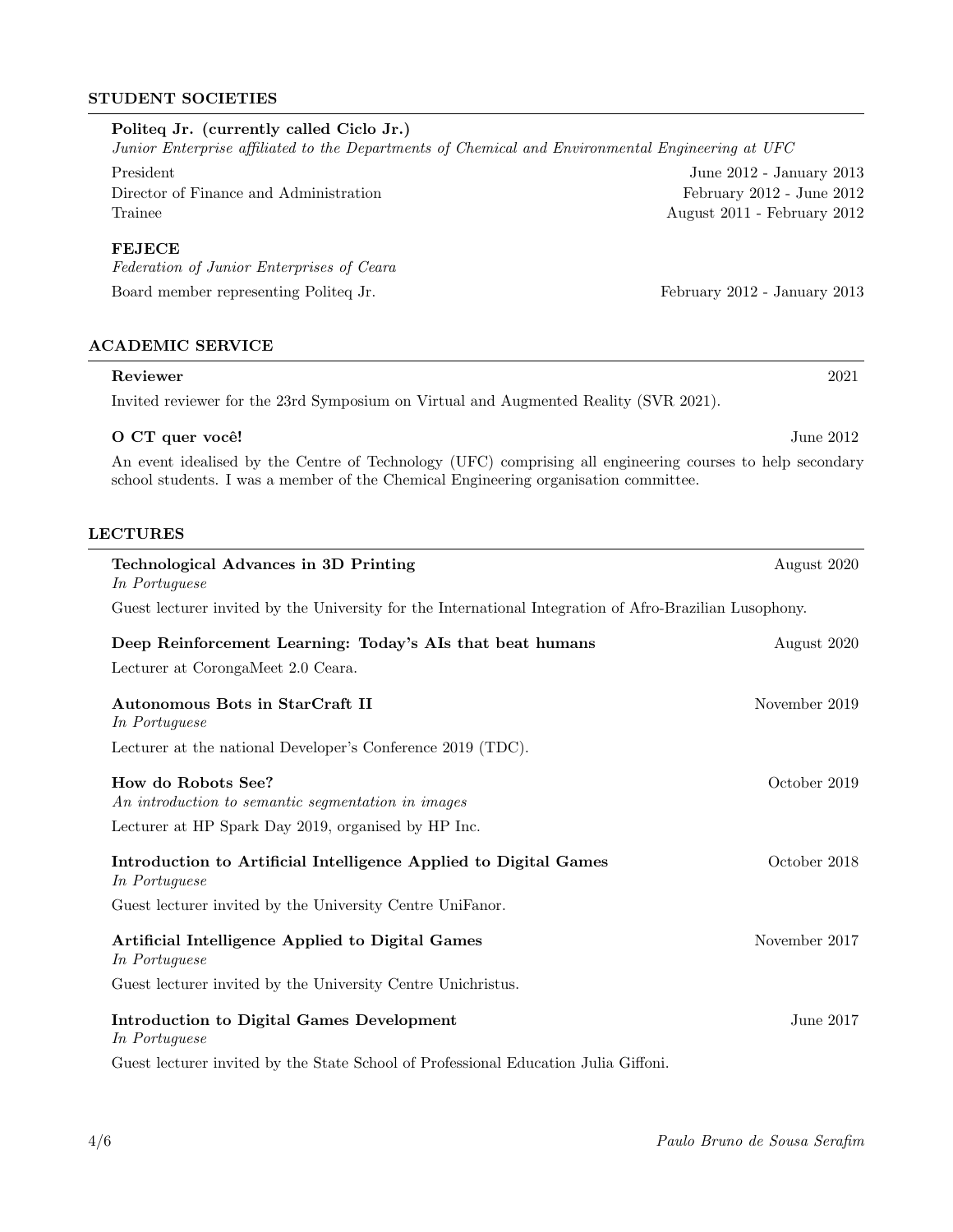# SELECTED PUBLICATIONS

| XX Brazilian Symposium on Computer Games and Digital Entertainment                                                                                                                                                                                                                      | October 2021     |
|-----------------------------------------------------------------------------------------------------------------------------------------------------------------------------------------------------------------------------------------------------------------------------------------|------------------|
| Assessing the Robustness of Deep Q-Network Agents to Changes on Game Object Textures<br>Paulo B. S. Serafim, Yuri L. B. Nogueira, Creto A. Vidal, Joaquim B. Cavalcante-Neto.                                                                                                           |                  |
| Book Chapter - Introduction to Virtual and Augmented Reality (in Portuguese) November 2020                                                                                                                                                                                              |                  |
| Deep Reinforcement Learning em Ambientes Virtuais (Deep Reinforcement Learning in Virtual Environments)<br>Paulo B. S. Serafim, Yuri L. B. Nogueira, Joaquim B. Cavalcante-Neto, Creto A. Vidal.                                                                                        |                  |
| 2019 International Joint Conference on Neural Networks                                                                                                                                                                                                                                  | <b>July 2019</b> |
| A Method based on Convolutional Neural Networks for Fingerprint Segmentation<br>Paulo B. S. Serafim, Aldísio G. Medeiros, Paulo A. L. Rego, José G. R. Maia, Fernando A. M. Trinta, Marcio<br>E. F. Maia, José A. F. Macêdo, Aloísio V. Lira Neto.                                      |                  |
| ADDITIONAL PUBLICATIONS                                                                                                                                                                                                                                                                 |                  |
| XX Brazilian Symposium on Computer Games and Digital Entertainment                                                                                                                                                                                                                      | October 2021     |
| Gym Hero: A Research Environment for Reinforcement Learning Agents in Rhythm Games<br>Rômulo F. Férrer Filho, Yuri L. B. Nogueira, Creto A. Vidal, Joaquim B. Cavalcante-Neto, Paulo B. S. Serafim.                                                                                     |                  |
| 28th International Conference on Systems, Signals and Image Processing                                                                                                                                                                                                                  | June 2021        |
| Robust Fingerprint Singular Point Detection using a Single-Stage CNN for Object Detection<br>Lucas S. Fernandes, João P. B. Andrade, Leonardo F. Costa, Paulo B. S. Serafim, Paulo A. L. Rego, José G. R.<br>Maia.                                                                      |                  |
| XIX Brazilian Symposium on Computer Games and Digital Entertainment                                                                                                                                                                                                                     | November 2020    |
| Investigating Deep Q-Network Agent Sensibility to Texture Changes on FPS Games<br>Paulo B. S. Serafim, Yuri L. B. Nogueira, Creto A. Vidal, Joaquim B. Cavalcante-Neto, Rômulo F. Férrer Filho.                                                                                         |                  |
| <b>XXII Symposium on Virtual and Augmented Reality</b>                                                                                                                                                                                                                                  | November 2020    |
| Autonomous Foraging with SARSA-based Deep Reinforcement Learning<br>Anderson O. Mesquita, Yuri L. B. Nogueira, Creto A. Vidal, Joaquim B. Cavalcante-Neto, Paulo B. S. Serafim.                                                                                                         |                  |
| XIX Brazilian Symposium on Computer Games and Digital Entertainment                                                                                                                                                                                                                     | November 2020    |
| Simplifying Attribute Balancing in Electronic Role-Playing Games (in Portuguese)<br>Alexandre M. M. Santos, Paulo B. S. Serafim, Artur O. R. Franco, Rafael A. F. Carmo, José G. R. Maia.                                                                                               |                  |
| 2020 International Joint Conference on Neural Networks                                                                                                                                                                                                                                  | July 2020        |
| A Novel Approach for Automatic Enhancement of Fingerprint Images via Deep Transfer Learning<br>Aldísio G. Medeiros, João P. B. Andrade, Paulo B. S. Serafim, Alexandre M. M. Santos, José G. R. Maia,<br>Fernando A. M. Trinta, José A. F. Macêdo, Pedro P. R. Filho, Paulo A. L. Rego. |                  |
| XVIII Brazilian Symposium on Computer Games and Digital Entertainment                                                                                                                                                                                                                   | October 2019     |
| A Minimal Training Strategy to Play Flappy Bird Indefinitely with NEAT<br>Matheus G. Cordeiro, Paulo B. S. Serafim, Yuri L. B. Nogueira, Creto A. Vidal, Joaquim B. Cavalcante-Neto.                                                                                                    |                  |
| XVII Brazilian Symposium on Computer Games and Digital Entertainment                                                                                                                                                                                                                    | October 2018     |
| Evaluating Competition in Training of Deep Reinforcement Learning Agents in First-Person Shooter Games<br>Paulo B. S. Serafim, Yuri L. B. Nogueira, Creto A. Vidal, Joaquim B. Cavalcante-Neto.                                                                                         |                  |